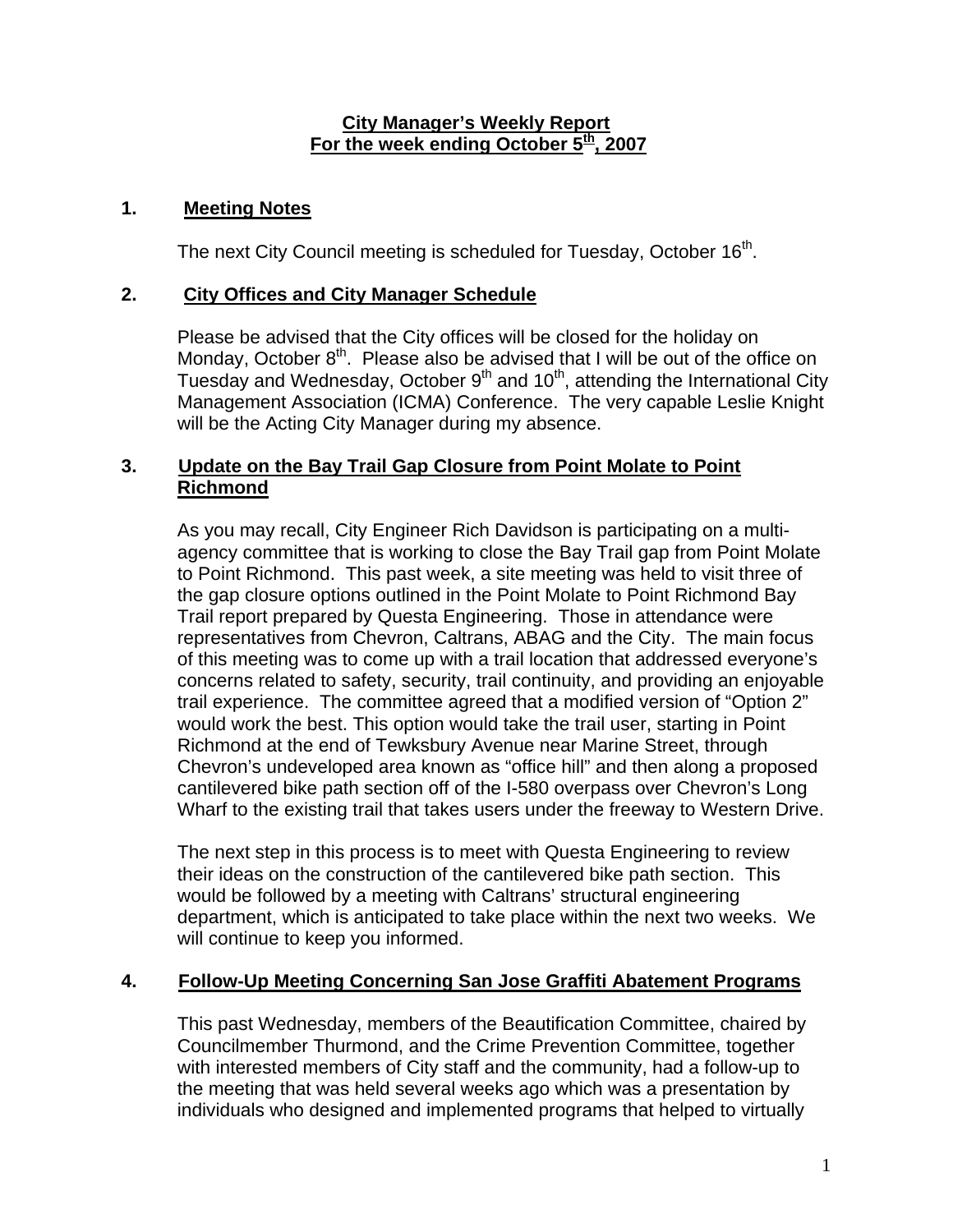eradicate graffiti in the City of San Jose. As you may recall, general elements of the successful graffiti eradication program in San Jose involved:

- Training volunteers to paint over graffiti;
- Educating people about not doing graffiti;
- Working with the District Attorney to assign those who vandalize with graffiti to clean it up, and connect them to other re-entry services;
- Changing city ordinances and working with labor groups as needed to implement the above programs;
- Partnering with the school district and adjacent cities;
- Partnering with business, particularly having to do with procurement of supplies; and
- Identifying revenue sources to implement such programs.

The City requested and received a consulting proposal from Boyles & Associates, the San Jose anti-graffiti consultants, to assist in the design and training of staff and volunteers to implement these programs. The proposal is currently being reviewed by a subcommittee of the two citizen groups to evaluate whether or not these consultants might provide assistance to the Richmond community. We will keep you informed as this project moves forward.

## **5. Reception for Devone Boggan, New Director of the Office of Neighborhood Safety**

The Neighborhood House of North Richmond's West County Human Development Center, located at 820 23<sup>rd</sup> Street in Richmond, will be hosting a get acquainted reception for DeVone Boggan, the City's recently appointed Director of Neighborhood Safety. The reception is Friday, October  $12<sup>th</sup>$  from 2:00 PM to 4:00 PM. The Host Committee sponsors for this event include:

- African-American Roundtable of Richmond,
- Concolio Latino,
- National Brotherhood Alliance,
- Neighborhood House of North Richmond,
- Promocion Latino, Richmond/Contra Costa Chapter of Black Women Organized for Political Action,
- Richmond Main Street,
- Straight Talk on Prisons,
- and others.

I greatly appreciate the efforts by these groups to welcome Mr. Boggan into the community. As a reminder, Mr. Boggan's first official day with the City is October 23rd.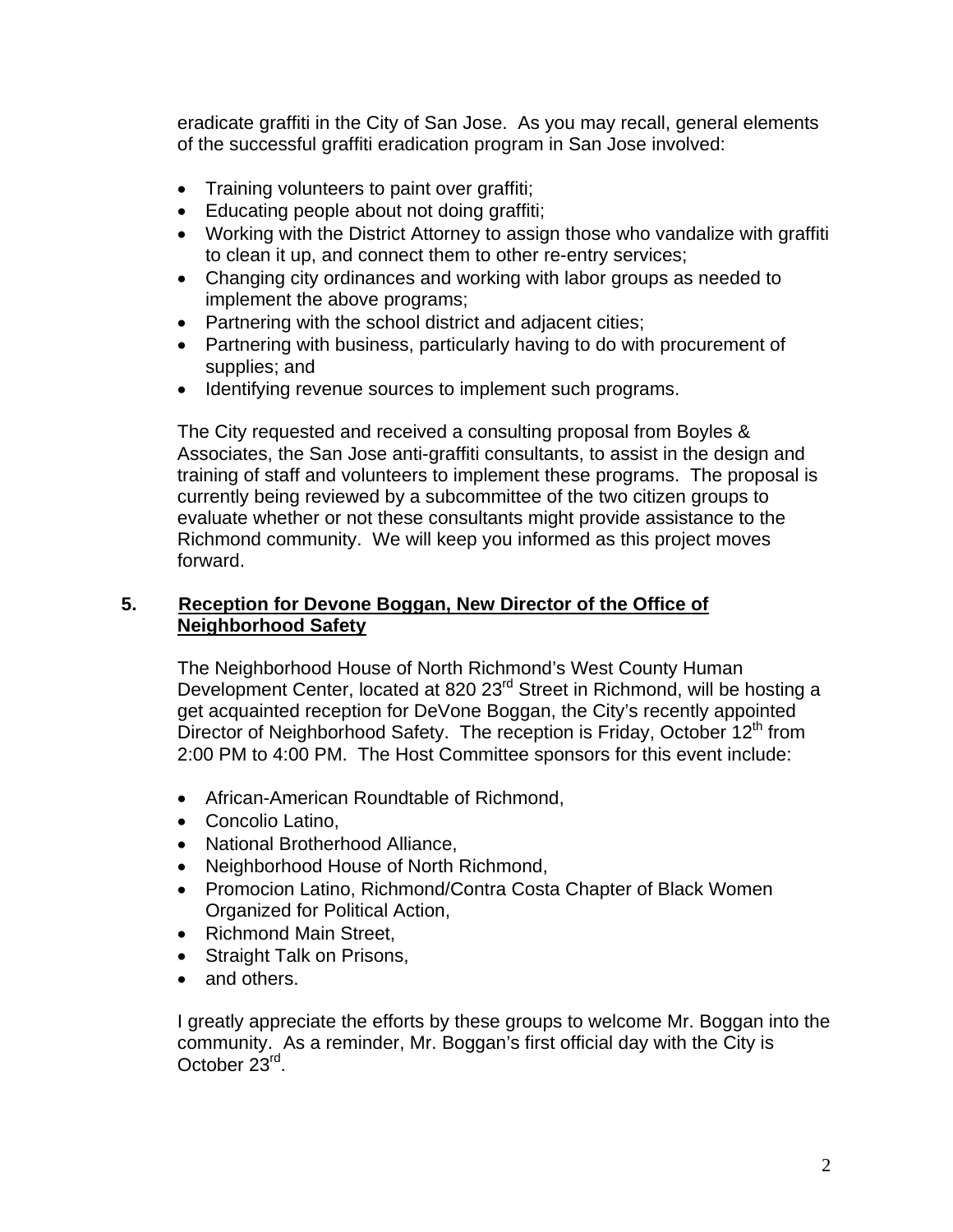# **6. Recreation – Youth Sports Program Update**

The following activities are now occurring in the Youth Programs Section of the Recreation Department:

- a) Flag Football on Saturdays at Nicholl Park from 10 AM to 3 PM. The attendance is 120 youth. On this Saturday only (October 6, 2007), the games will be played on the Jr. Giants Ball Field to accommodate the KDYA Gospel Concert.
- b) Teen Twilight Basketball League (males) every Tuesday from 5:00 PM to 8:30 PM in the Recreation Complex Gym. The attendance is 60 teens.
- c) Teen Twilight Basketball League (females) every Thursday from 5:00 PM to 8:30 PM in the Recreation Complex Gym. The attendance is 80.
- d) Little League Meetings: 6:00 PM every  $1<sup>st</sup>$  and  $4<sup>th</sup>$  Wednesday of each month at Coronado YMCA. This is in the planning stages, to reintroduce Little League to Richmond. Volunteers are welcome.

For any of the sports events, the public is invited to come and watch!

These programs have been made possible through a collective effort by Mr. Darryl Robinson, who is currently volunteering as a referee and coach, and Jerry Anderson, the Community Services Program Manager.

#### **7. Other Recreation Program Highlights**

There are several other significant pieces of news coming from the Recreation Department. Perhaps the most significant is that the Richmond Recreation and Parks Commission received the Outstanding Commission Award at the National Recreation and Parks Association-Citizen Branch Reception at the NRPA Congress in Indianapolis, Indiana during the month of September. Myrtle Braxton received the award on behalf of the Commission.

Other program notes include:

- The Department is in the final stages of preparing a new 24-page Activities Guide which will be available very soon. 15,000 copies of this guide will be distributed to the Richmond community.
- The Department is collaborating with PAL to develop a youth golf program for the spring activities schedule.
- The Department is collaborating with the Richmond Library to implement martial arts, literacy and mentoring program at Booker T. Anderson and Shields Reid community centers entitled Peaceful Conflict Resolutions.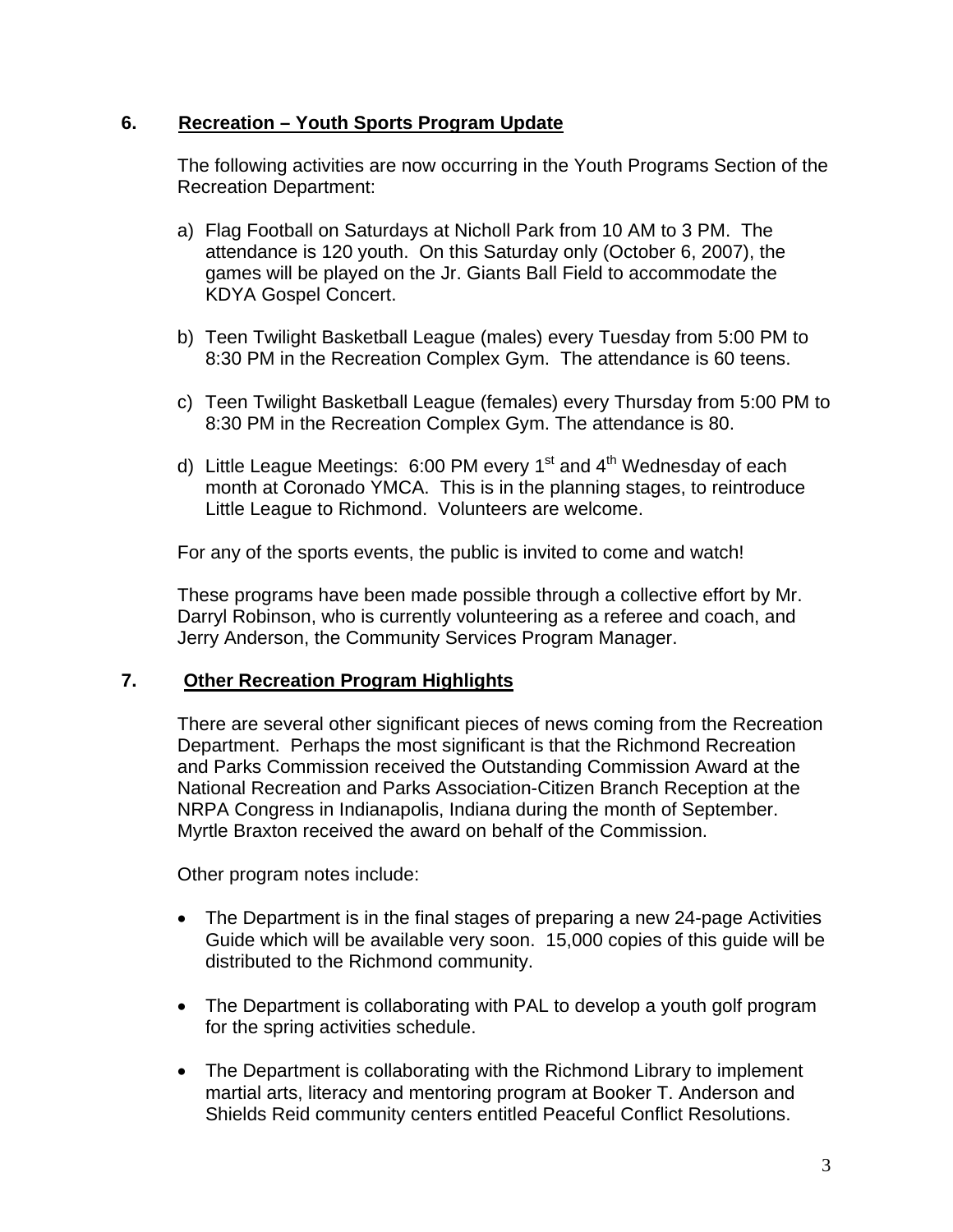• The Commission on Aging conducted a retreat during the month of September to review the commissioner guidebook, and will begin planning the Senior Winter Ball this month.

## **8. RichmondCA4Business.com Launches Spanish Language Portal**

The Richmond Community Redevelopment Agency, Office of Economic Development's (OED) business website—Richmond California Business—is now available *en Español*. To access this portal, go to the English homepage and click on the word 'Español' (upper right) or go directly to [www.richmondca4business.com/es/](http://www.richmondca4business.com/es/)

The Spanish language portal is the latest in a series of website enhancements designed to better serve the City's diverse business community. In August, OED added "Tools for Business Success," an online business information and resource center for fledgling and seasoned entrepreneurs. The "Tools" are also available in both English and Spanish.

In the months ahead, the OED has plans to evaluate and augment as needed its approach to the delivery of business assistance and resources to both English and non English-speaking residents in Richmond. This will include print materials, CDs and PowerPoint presentations.

# **9. Public Works Department Activity**

Public Works Director Yader Bermudez reported the following significant activities during the past week:

- Restoration of electrical services and repair irrigation systems at Lucretia Edwards Park that were damaged due to wire theft and vandalism;
- Repair of vandalized irrigation systems on Richmond Parkway;
- Repair of two broken mainlines and irrigation systems at Shields-Reid and Kennedy Parks;
- Repair of irrigation valves at Judge Carroll Park, Crescent Park and Junior Giants Field at Nichol Park;
- Irrigation repairs on Richmond Greenway and in Rain Cloud and LaMoine Parks;
- Replacement of the irrigation controller at Civic Center Triangle and new installation panel in Martin Luther King Park;
- Branch clearing from street lights on West Chanslor and West Macdonald;
- Brush clean up and tree trimming at Pt. Molate Beach Park;
- Weed/litter abatement on Giant Road between Phanor and Griffin Avenues; Goodrick from Parr Blvd., east to dead end and medians and sidewalks on Regatta between Meade and South  $34<sup>th</sup>$  Streets;